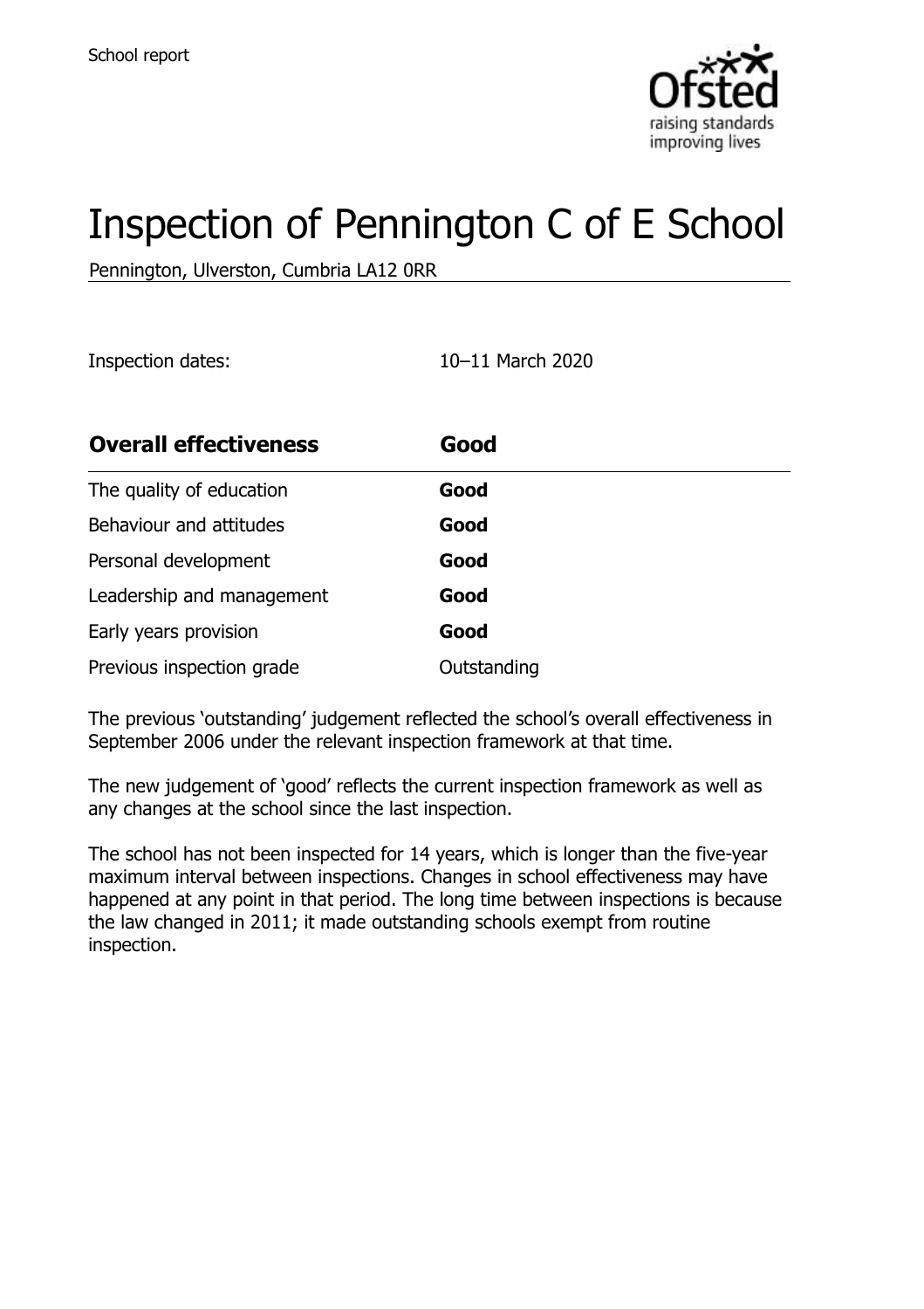

## **What is it like to attend this school?**

Staff have high expectations for every pupil. The mission statement sits at the heart of the school. Leaders ensure that pupils appreciate that they are each different and capable of great things. Pupils' attendance remains strong because they enjoy coming to school.

Pupils behave well. They listen to their teachers and conduct themselves well. Those that we spoke to said that they look out for each other. They said that sometimes they can be silly when playing outside. Pupils said that bullying and name-calling are rare. They said that adults deal with these issues quickly so that they are not repeated.

Pupils feel safe in school. They are aware of the dangers of using the internet and social media. Pupils enjoy taking part in the wide range of extra-curricular activities. These include a range of sports and arts-based clubs. Each day, pupils take part in the 'Pennington Paces'. This is a run around school. Older pupils support younger pupils and model good behaviour. They know it is important to stay fit and healthy.

Parents and carers are overwhelmingly supportive of the school. Those that we spoke to said that leaders and staff go above and beyond to respond to their concerns.

### **What does the school do well and what does it need to do better?**

The planned curriculum is ambitious. It is sequenced well. It helps pupils to build on what they already know. Leaders have adopted a structured approach to the teaching of reading and mathematics. They now follow the agreed policies and curriculum. Before the appointment of the headteacher in 2017 this was not happening consistently. Leaders are now making better checks on the delivery of the curriculum.

Governors are involved in the life of the school. They visit regularly so that they better understand how well pupils achieve. Pupils, including those who are disadvantaged and those with special educational needs and/or disabilities (SEND), achieve well. Pupils who left Year 6 in 2019 achieved better in writing than they did in reading and mathematics.

Pupils enjoy their mathematics lessons. Teachers plan lessons well. They help pupils revise and recall prior learning. Children in the early years apply their mathematics skills across the curriculum. They fit large crates together to construct houses and stages. They develop their communication and social skills alongside their mathematics. They write lists and collect data. As pupils progress through school they develop a secure understanding of multiplication facts. Older pupils consider how to find the area of different triangles.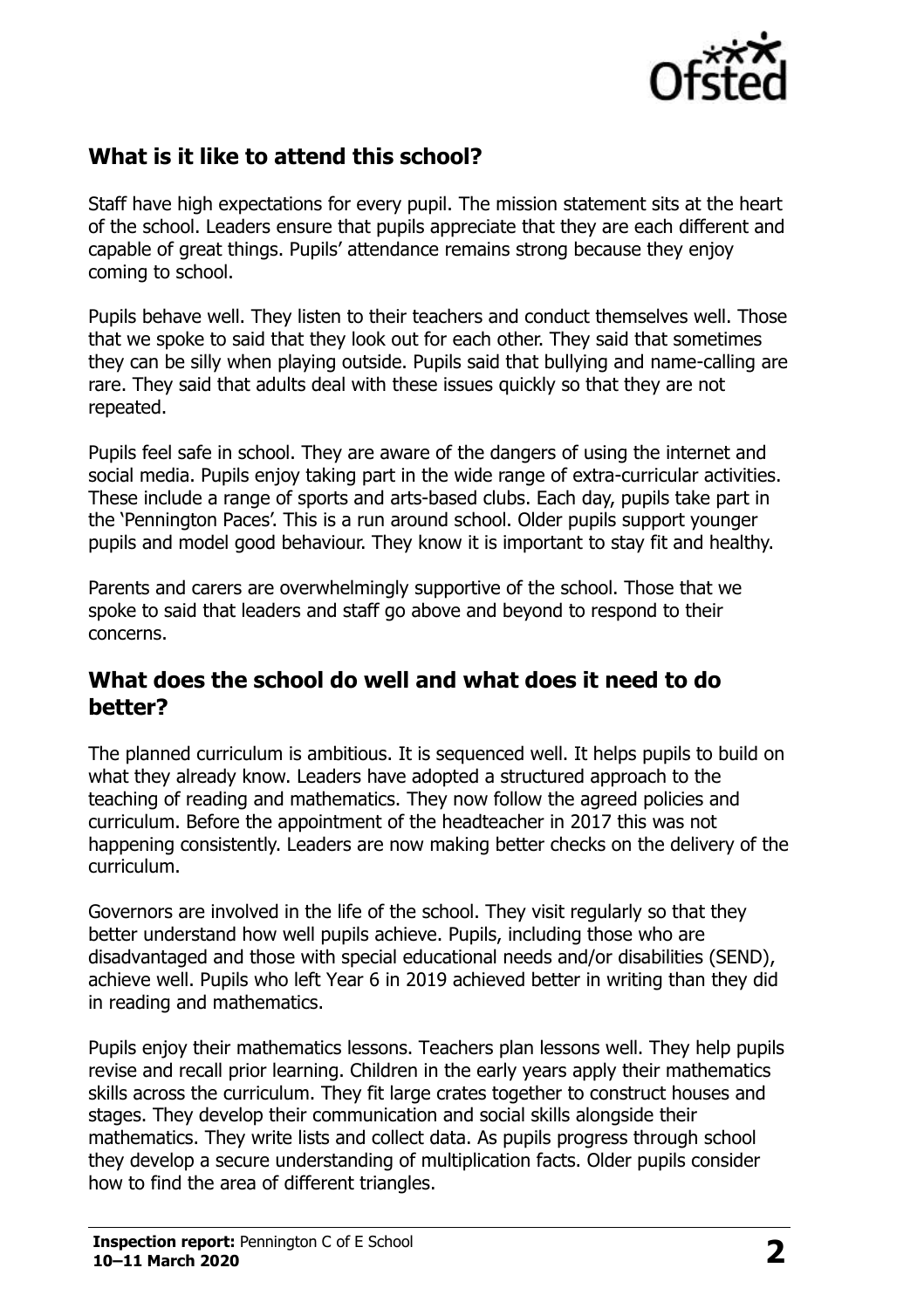

In science and history, pupils have many opportunities to develop their skills and knowledge. Teachers use a range of source materials to bring history to life for the pupils. In science, pupils develop enquiry skills. They ask sensible questions about the world around them. Younger pupils consider what bulbs need to grow. Older pupils explore how the heart pumps blood around the body.

Leaders promote reading well. Pupils enjoy reading. They choose their books from the wide range of texts available. Teachers have a structured approach to reading. They balance the need to develop pupils' comprehension skills alongside reading fluency. Pupils have a good knowledge of a wide range of genres and authors. They apply their reading skills well across the curriculum.

Teachers are experts in the delivery of high-quality phonics sessions. Phonics is taught systematically. Children in the early years and pupils in key stage 1 achieve well. Those who struggle receive good-quality support to help them catch up. Children take home books that help them practise what they have been learning in class. This helps to develop their reading fluency. Others take home games and activities to play with their families to help them read better. Children in the early years apply their phonics knowledge to a wide range of activities. This helps them to access the full curriculum. Children who leave the early years are prepared for Year 1.

Leaders have provided pupils with many opportunities to develop personally. Pupils engage in a wide range of charity work. They hold regular coffee mornings for the parish community. There are many close links with local industries. Pupils learn what it is like to be a scientist or an engineer. They consider the jobs they would like to do when they are older. Many pupils take on a wide range of additional responsibilities. Older pupils enjoy being buddies for the children in early years. Through philosophy lessons, pupils explore challenging concepts such as war. Opportunities to learn about other faiths and cultures are not as well developed.

## **Safeguarding**

The arrangements for safeguarding are effective.

Leaders have ensured that staff have received regular safeguarding training. Staff are aware of their responsibilities. They remain alert to possible signs of neglect and abuse. They know how to record concerns. Since the previous inspection, school leaders, with support from the local authority, have raised the awareness of safe parking.

School leaders work in close partnership with a number of external agencies to provide support for vulnerable pupils and their families. Through the curriculum, pupils are taught about how to stay safe while using the internet. Regular visits from the community police ensure that pupils are kept well informed about road safety and the dangers of speaking to strangers.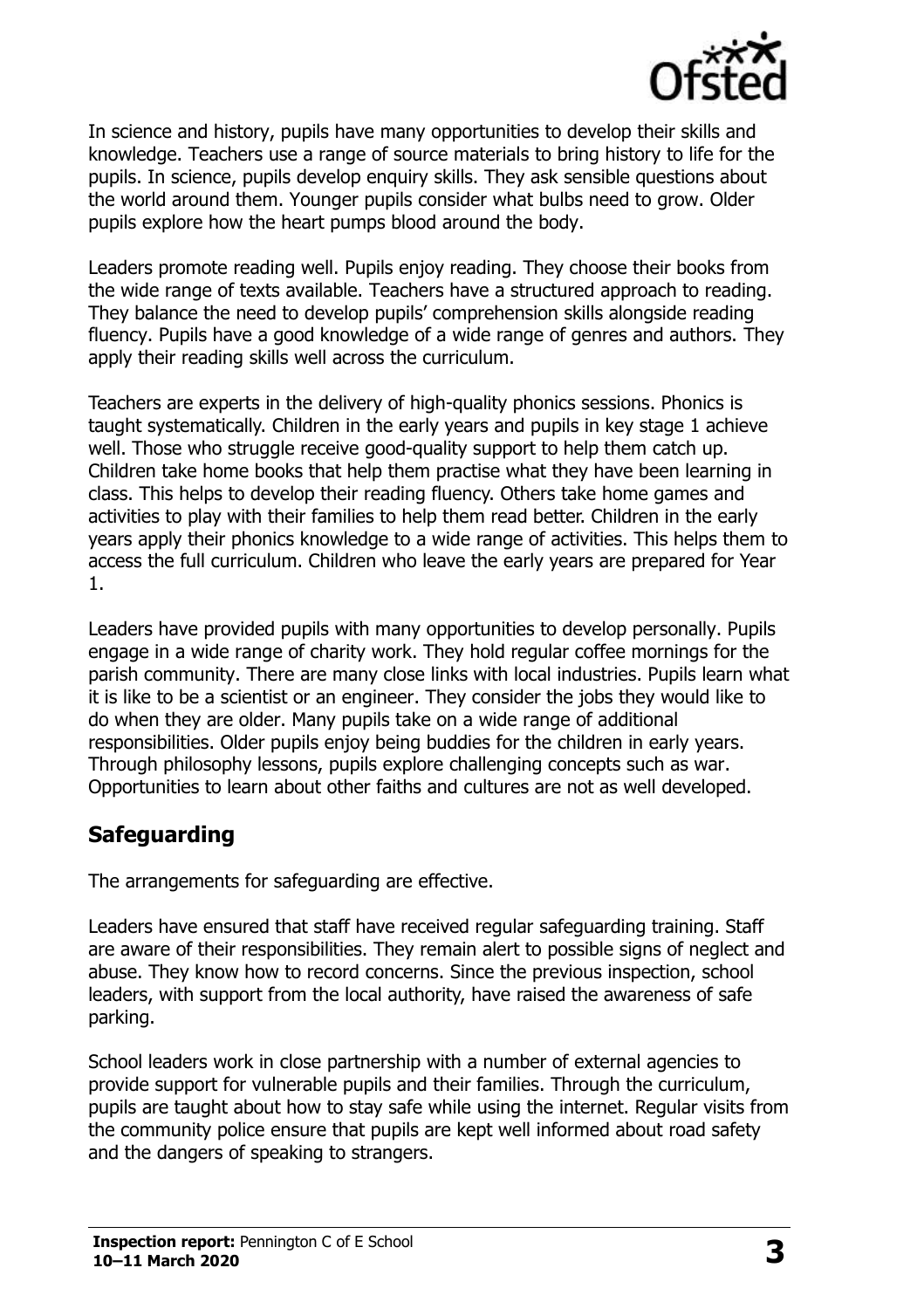

# **What does the school need to do to improve?**

# **(Information for the school and appropriate authority)**

- The new structured approach to the teaching of reading and mathematics is becoming more embedded. Leaders should continue with this approach so that pupils continue to develop their knowledge and skills and are better prepared for key stage 3.
- Leaders should ensure that they make checks on how well any planned improvements have been implemented. Doing so will ensure that the curriculum continues to be delivered in line with agreed policies.
- Leaders have provided pupils with many opportunities to develop personally. Leaders should ensure that they deepen pupils' experiences of learning about other faiths and cultures. Doing so will better prepare pupils for life in modern Britain.

#### **How can I feed back my views?**

You can use [Ofsted Parent View](http://parentview.ofsted.gov.uk/) to give Ofsted your opinion on your child's school, or to find out what other parents and carers think. We use Ofsted Parent View information when deciding which schools to inspect, when to inspect them and as part of their inspection.

The Department for Education has further [guidance](http://www.gov.uk/complain-about-school) on how to complain about a school.

If you are the school and you are not happy with the inspection or the report, you can [complain to Ofsted.](http://www.gov.uk/complain-ofsted-report)

## **Further information**

You can search for [published performance information](http://www.compare-school-performance.service.gov.uk/) about the school.

In the report, '[disadvantaged pupils](http://www.gov.uk/guidance/pupil-premium-information-for-schools-and-alternative-provision-settings)' refers to those pupils who attract government pupil premium funding: pupils claiming free school meals at any point in the last six years and pupils in care or who left care through adoption or another formal route.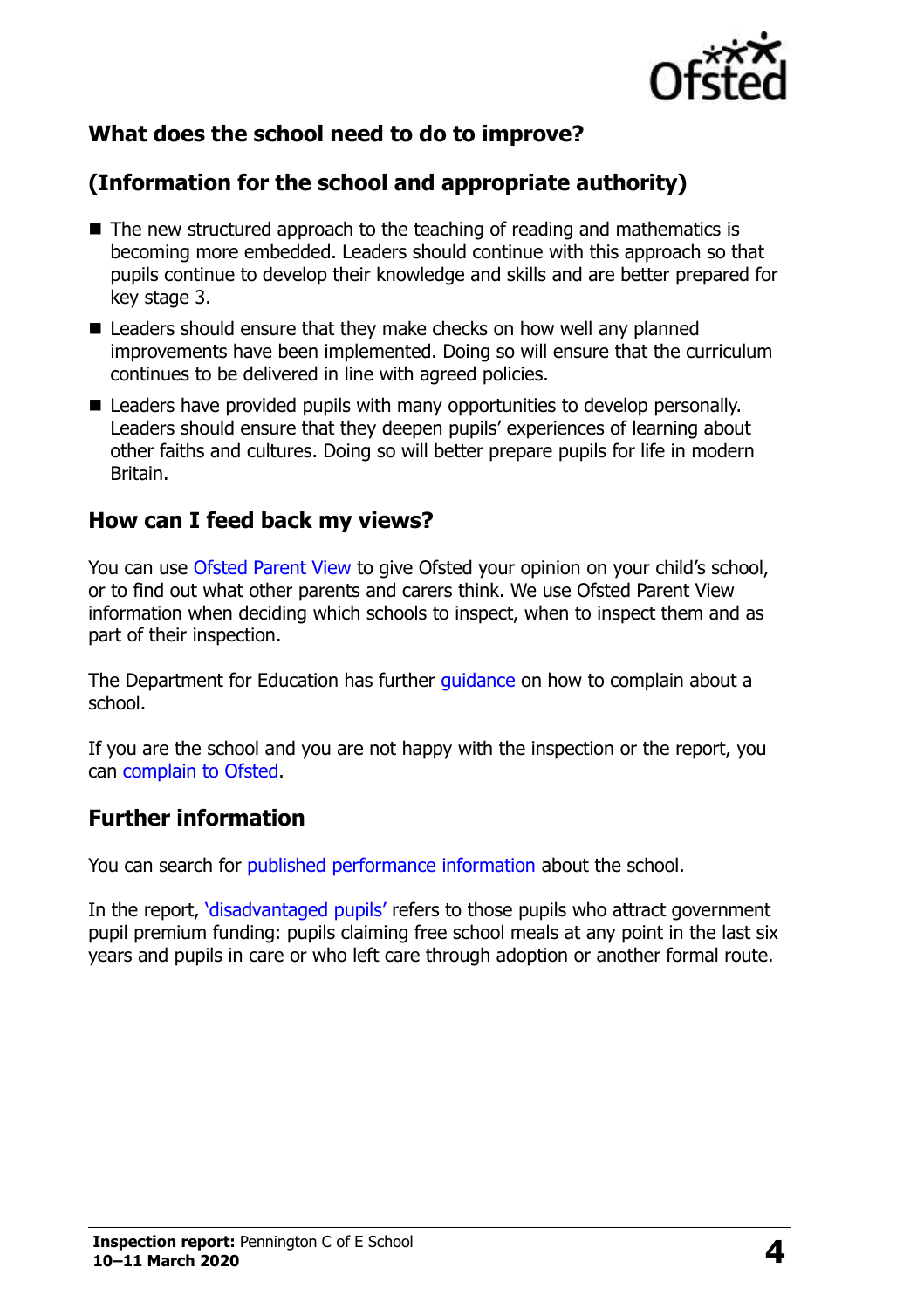

## **School details**

| Unique reference number             | 112284                   |
|-------------------------------------|--------------------------|
| <b>Local authority</b>              | Cumbria                  |
| <b>Inspection number</b>            | 10110865                 |
| <b>Type of school</b>               | Primary                  |
| <b>School category</b>              | Voluntary controlled     |
| Age range of pupils                 | 4 to 11                  |
| <b>Gender of pupils</b>             | Mixed                    |
| Number of pupils on the school roll | 188                      |
| <b>Appropriate authority</b>        | The governing body       |
| <b>Chair of governing body</b>      | <b>Elisabeth Fenwick</b> |
| <b>Headteacher</b>                  | <b>Helen Storey</b>      |
| Website                             | www.penn.cumbria.sch.uk  |
| Date of previous inspection         | 21 September 2006        |

# **Information about this school**

- The headteacher is new to post since the previous inspection.
- A new chair of governors has been appointed since the previous inspection.
- The majority of staff have been appointed since the previous inspection.
- The school had a section 48 inspection in November 2017.

## **Information about this inspection**

We carried out this inspection under section 8 of the Education Act 2005. We deemed the inspection a section 5 inspection under the same Act.

The previous 'outstanding' judgement reflected the school's overall effectiveness in September 2006 under the relevant inspection framework at that time.

The new judgement of 'good' reflects the current inspection framework as well as any changes at the school since the last inspection.

The school has not been inspected for 14 years, which is longer than the five-year maximum interval between inspections under section 5 of the Education Act 2005.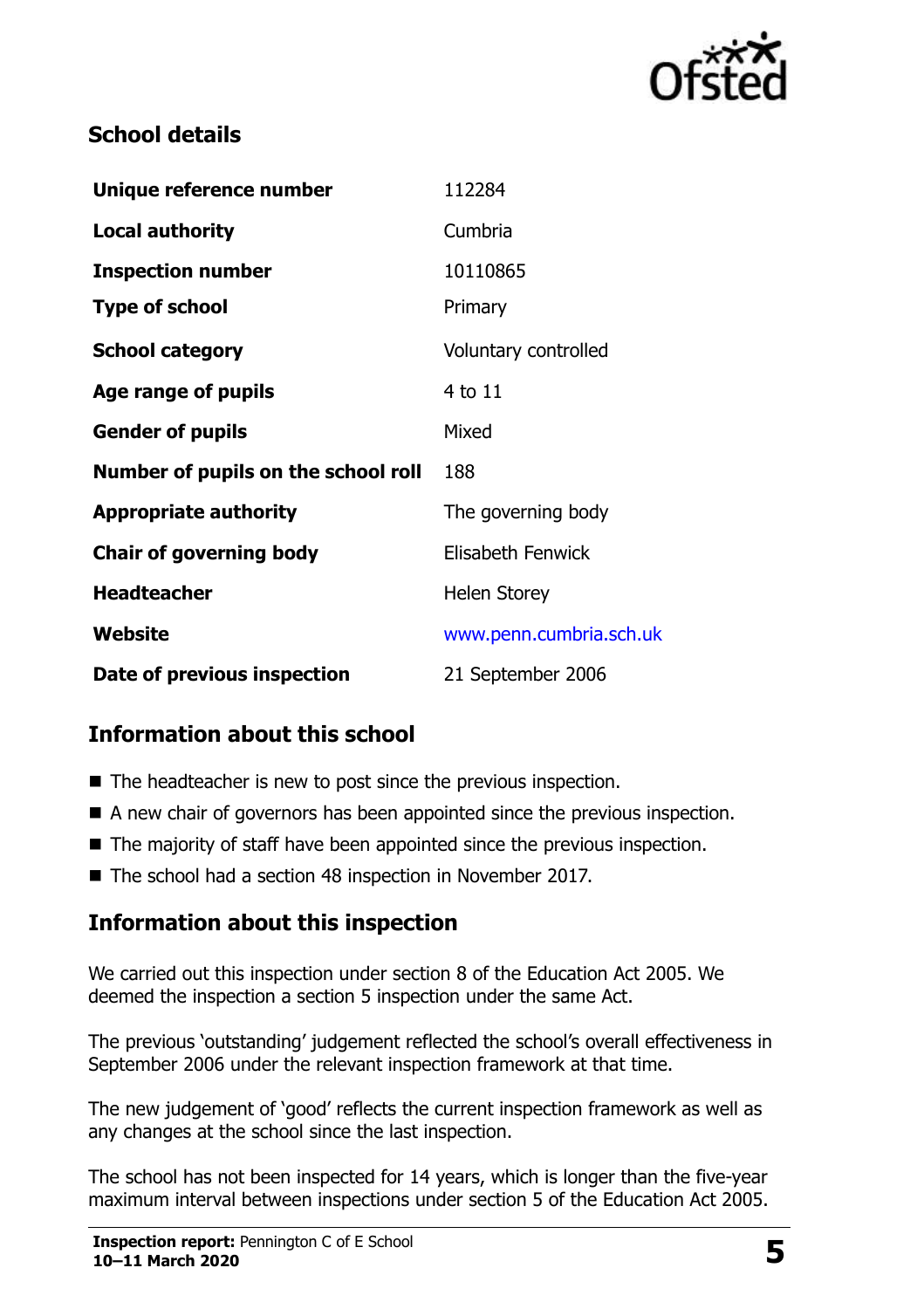

Changes in school effectiveness may have happened at any point in that period. The long time between inspections is because the law changed in 2011; it made most outstanding schools exempt from routine inspection.

- We met with the headteacher and deputy headteacher.
- We met with the chair and vice-chair of the governing body.
- We met with a representative of the local authority.
- We spoke with parents to gather their views about the school. We considered the 27 responses to Ofsted Parent View, Ofsted's online questionnaire. We considered the five emails we received from parents.
- We spoke with pupils about behaviour and safeguarding.
- We observed pupils arrive at school. We observed their behaviour in class, at playtimes and as they moved around school.
- We spoke with staff about their workload and well-being.
- We examined a range of school documentation. This included the school development plan and the leaders' evaluation of the effectiveness of the school. We looked at documentation in relation to planning for school improvement.
- We scrutinised the school's approach to safeguarding. We examined the single central record and records of safe recruitment. We spoke to staff to check how aware they are of their duties to safeguard pupils.
- We considered reading, mathematics, science and history as part of the inspection. We met with subject leaders, visited lessons and spoke to pupils about their learning. We spoke with teachers and scrutinised pupils' work with subject leaders. We listened to pupils read and spoke to them about their reading habits. We checked how well children in the early years and pupils in key stage 1 applied their knowledge of phonics to their reading.

#### **Inspection team**

John Donald, lead inspector **Her Majesty's Inspector** 

Nick Capron **Ofsted Inspector**